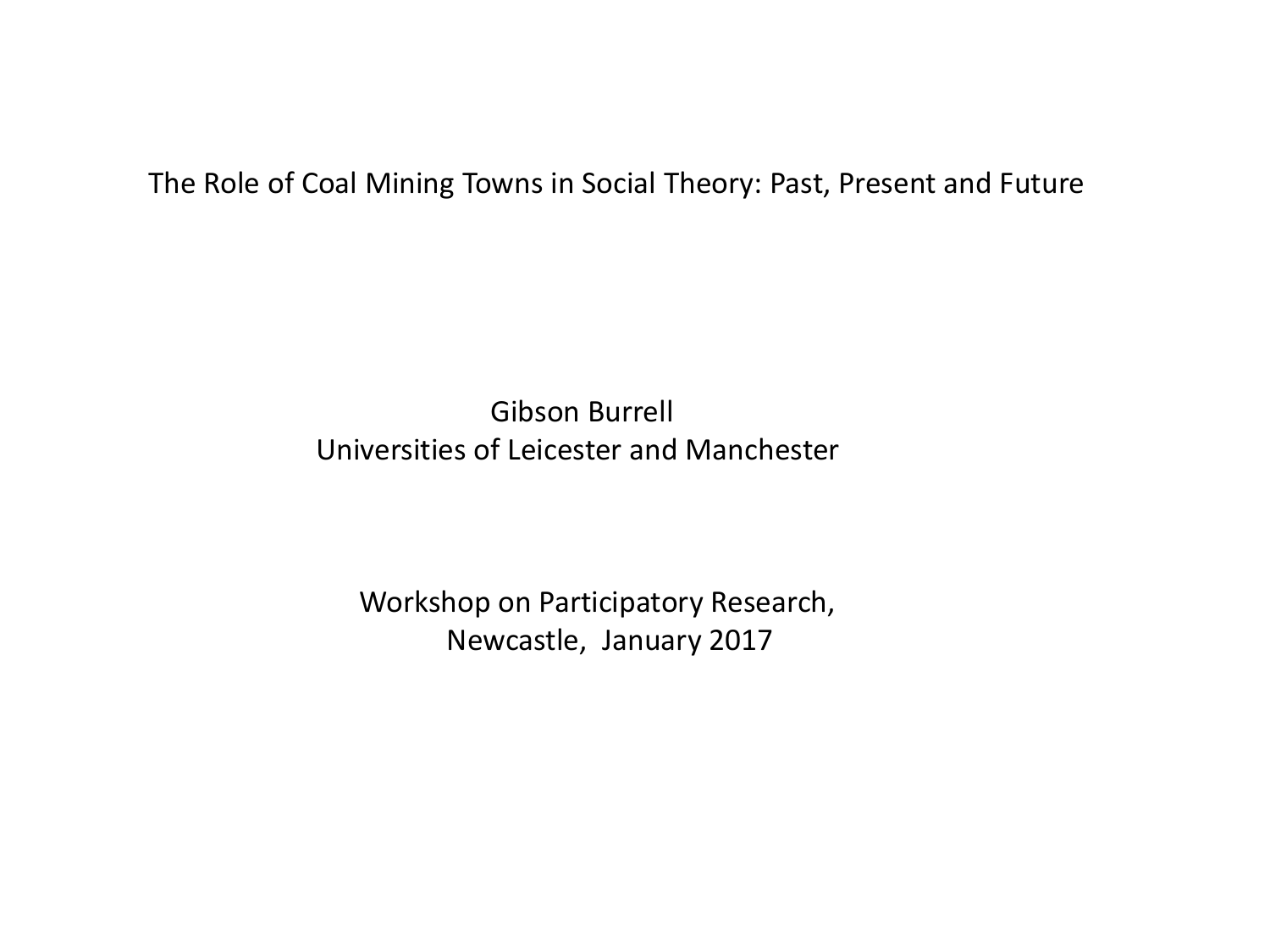# **21st Century Cognitive Capitalism, Immaterial Labour, Affective Capitalism and Precariousness**

" That capitalism has undergone a series of transformations over the last few decades and that these transformations have been reflected- at least to some extent- in a qualitative change in the nature, form and organization of labour is increasingly undisputed. Also widely recognised is that these developments have in turn had a reconfigurative effect on the political organization of workers and their resistance"

Dowling et al in *Ephemera* 7:1 page 1 2007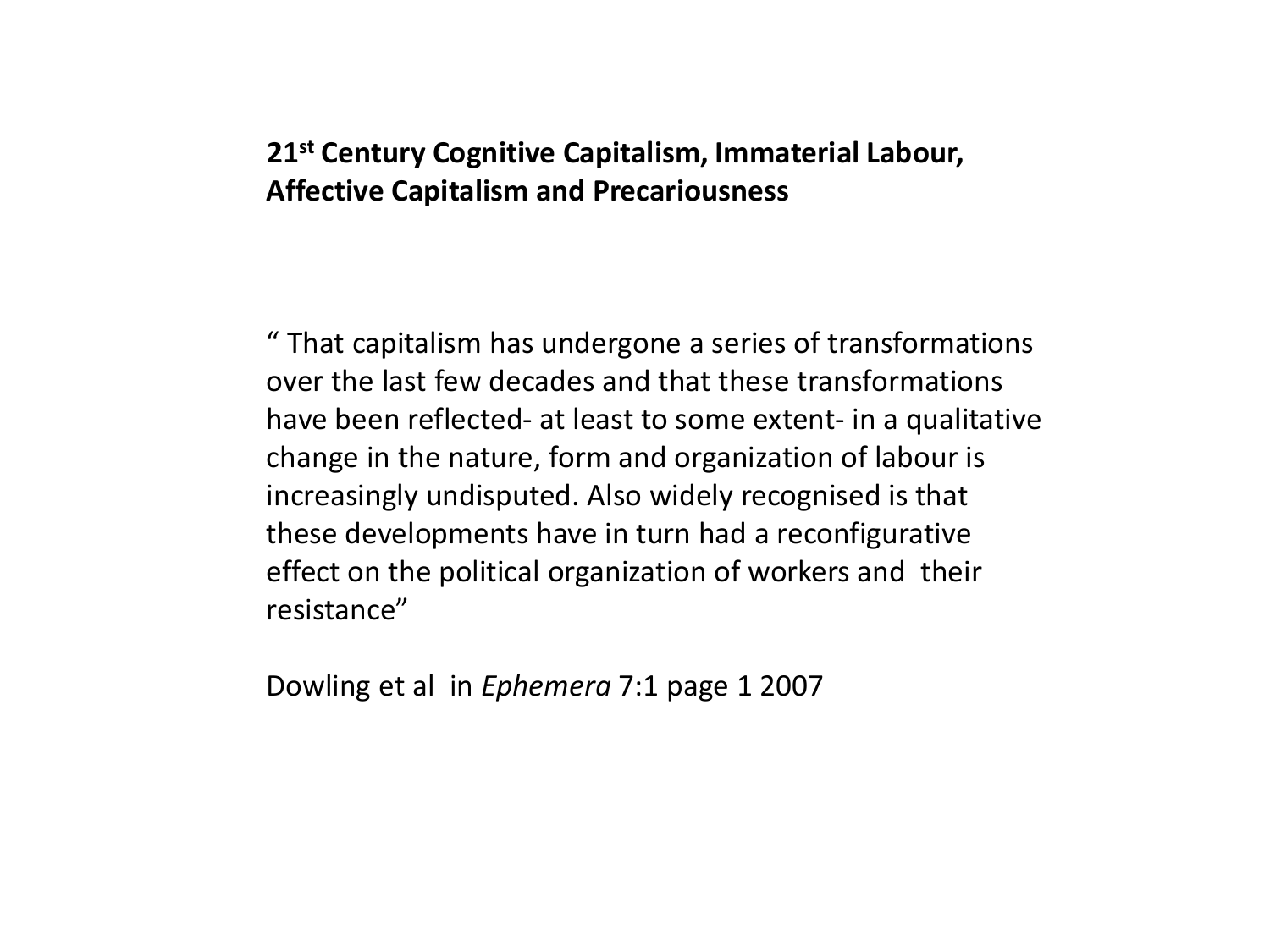**Theme: The consequences for body, mind and soul of……**

| <b>Precariousness at work</b>           | <b>Coal Mining</b>                   |
|-----------------------------------------|--------------------------------------|
| Insecure, contingent, flexible          | secure, predictable, repetitious     |
| Illegal, casualised, temporary          | regulated, permanent                 |
| Precarious, unstable, insecure          | routinised, stable and endowed       |
| Non-traditional forms of politicisation | Available access to political system |
| Requiring new subjectivities            | <b>Masculinist</b>                   |
| Non-central place in economy            | Central and strategic role in energy |
| Identity is rendered fluid              | Identity is fixed and bounded        |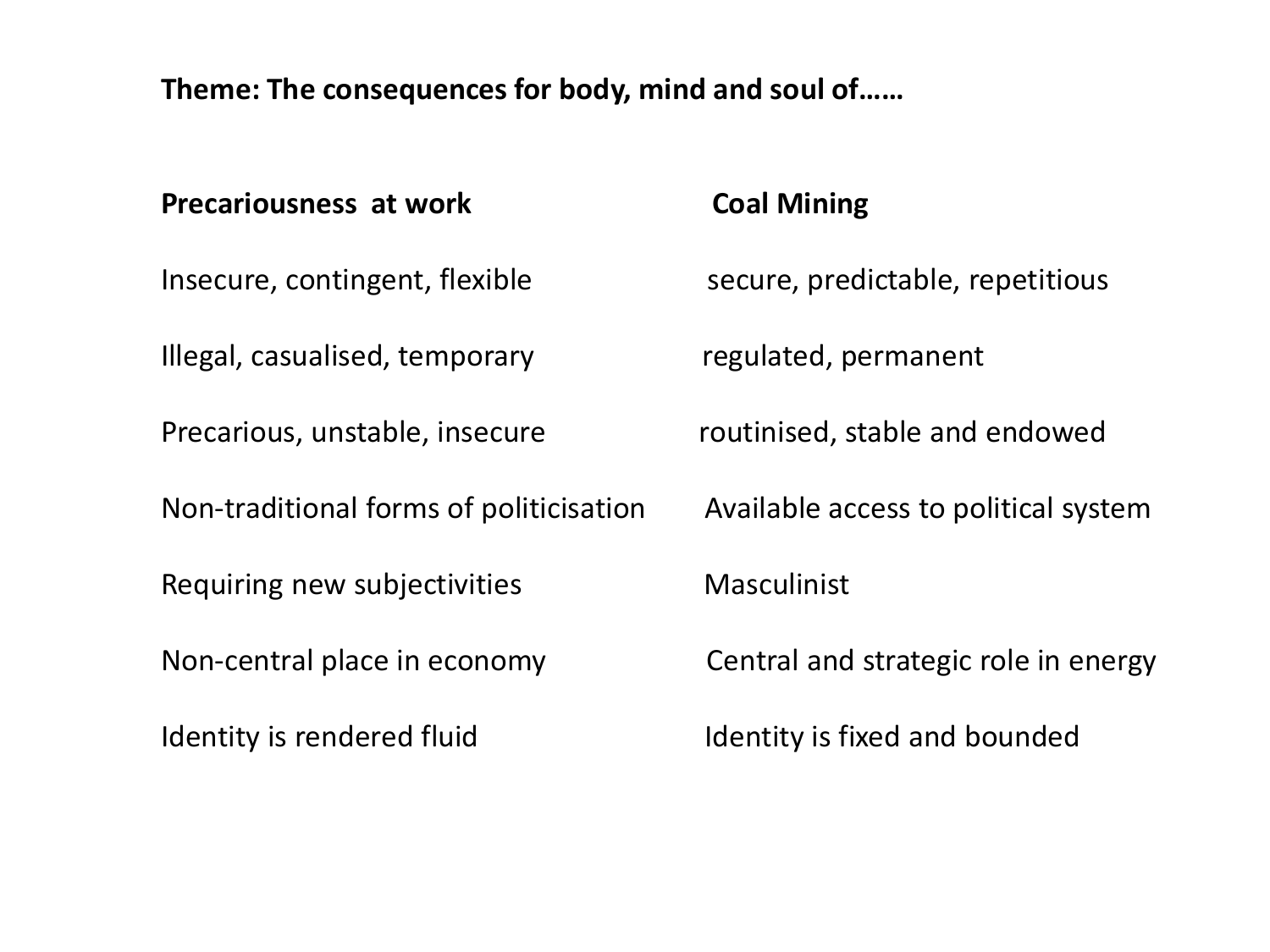## **Industrial Labour**

Focus on '**the body'** of the worker

Fordist, large scale, fully integrated processes on single sites

Opportunities to unionise through scale and homogeneity of (semi-skilled) work levels

Single employment contracts with single employer for centralised managerial control

Predictability of regular repetitious work with a predictable wage at the end of it.

Resistance is through strikes, absenteeism and sabotage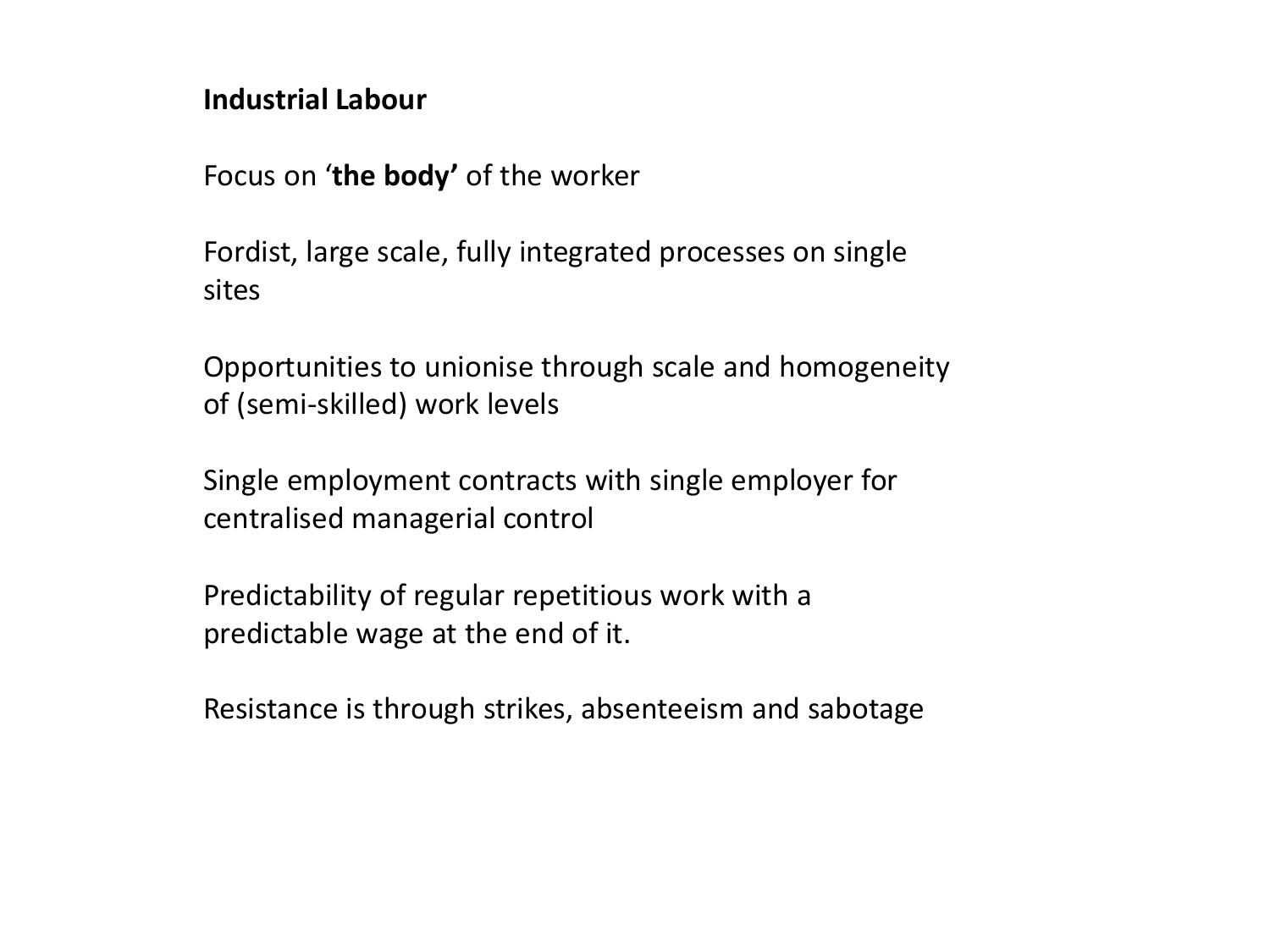## **Cognitive Capitalism and Immaterial Labour**

First, transformations take place in the workplace itself. The factory becomes a network of disparate productions of knowledge

Second, the principal source of value comes to rest in the knowledges produced by workers and not in capital nor their material labour on things

Third, workers willingly exploit themselves as individuals who are possessed of separable knowledges and not as part of a collectivity

Fourth, this form of capitalism empowers those placed in strategic positions in the economy

This approach is typically found in theorists and activists from France and Northern Italy

They tend to prefix discussions with 'neuro' (as in neuro-capitalism) indicating the focus upon **the mind** of the worker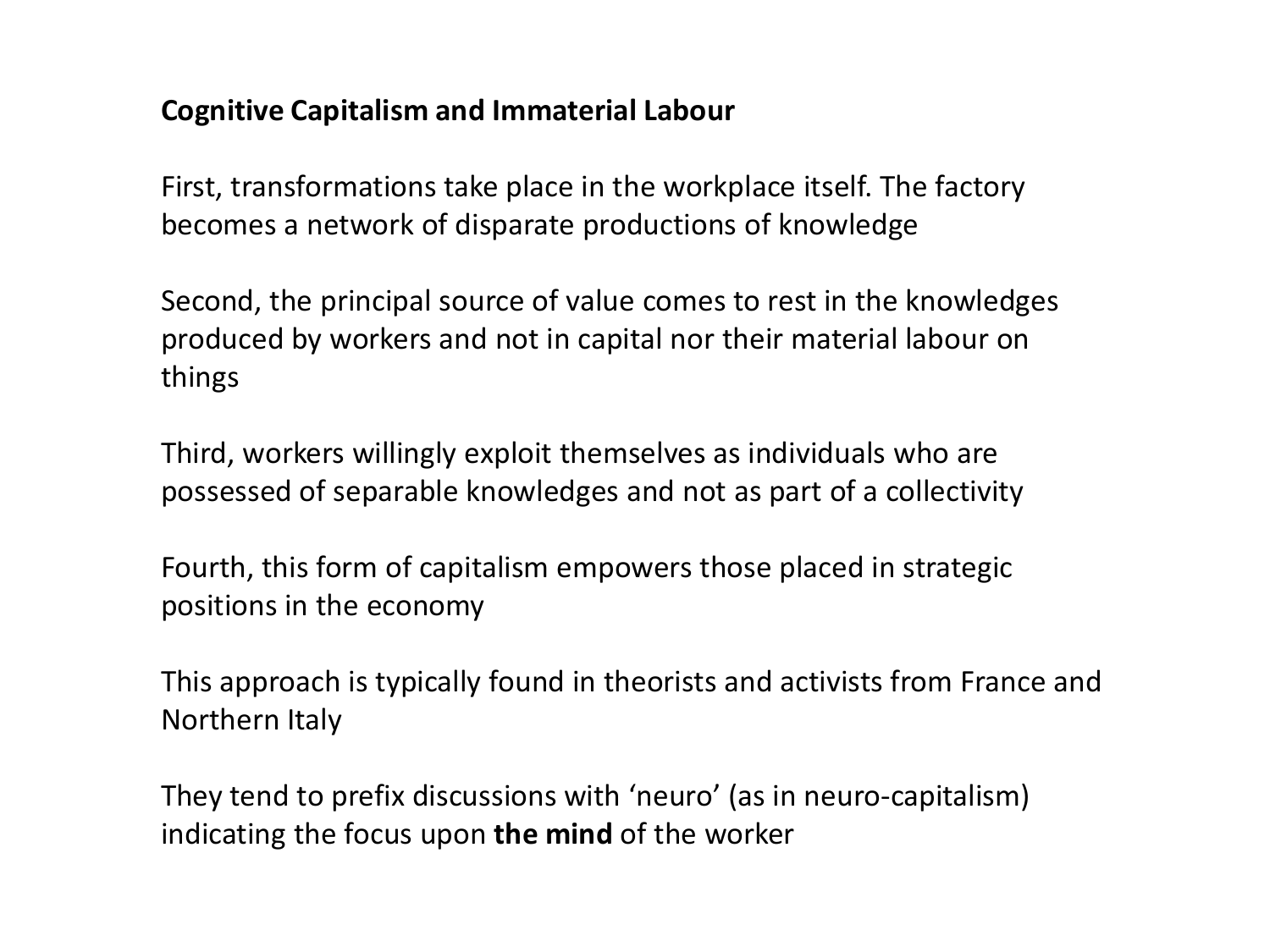#### **Affective Labour and Precarious Labour**

Class and class struggle altered by the shift of gravity into the home

These elements of class have twilight status

Class de-alignment, class fragmentation and divisions based on poverty and unemployment versus 'valued persons'

Post-Fordist regimes of production spread production away from the factory and highlight the individual as the unit of production **and** consumption. Individuals are given 'permission to think' and to act as entrepreneurs.

Individuals become required to demonstrate high levels of intimacy, care or emotions as labourers and consumers. The drive to make the "worker's **soul** to become part of the factory" (Lazzarato 1996)

Resistance takes the form of refusal to work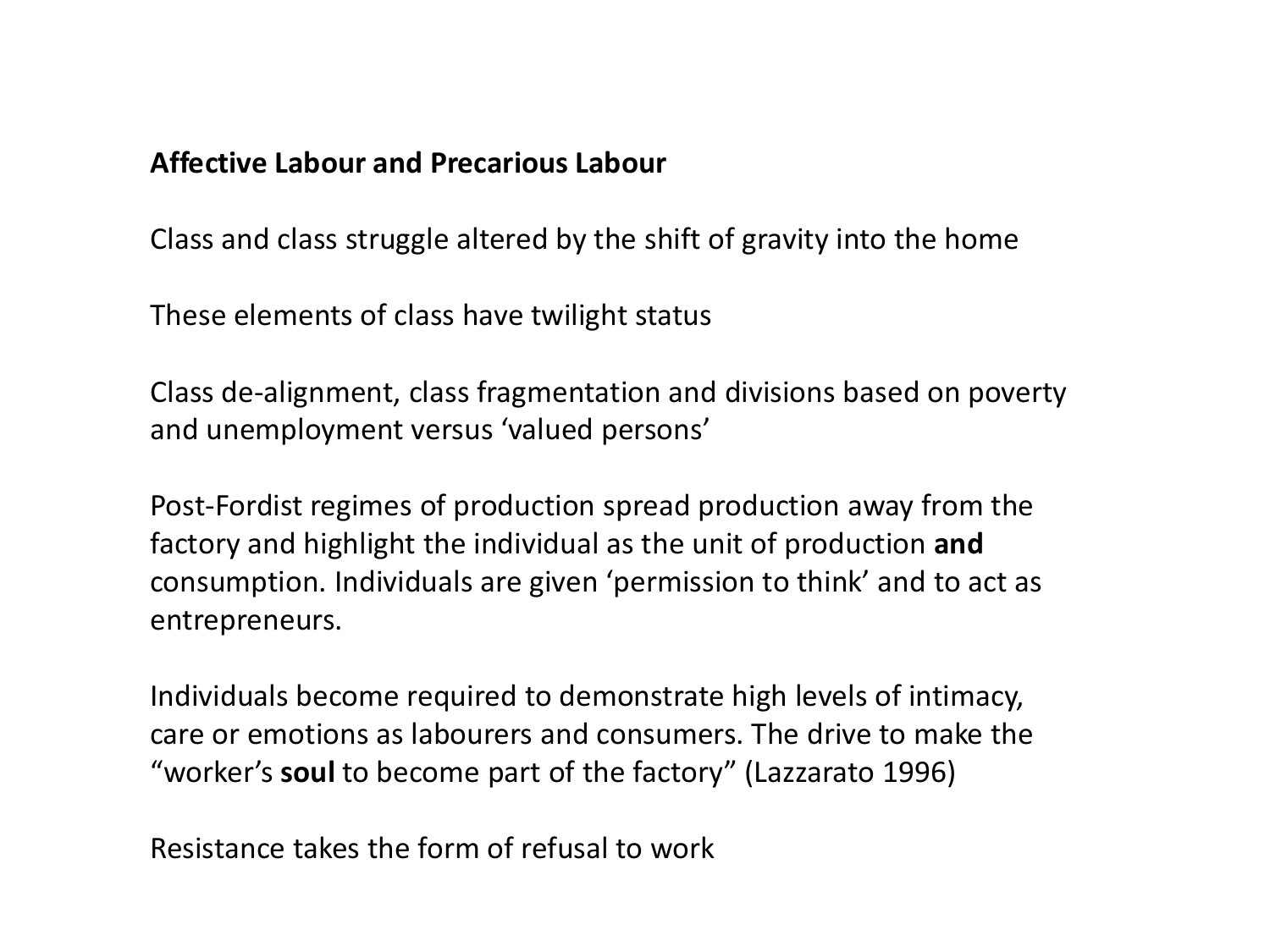## **Three elements: Bodies, minds and souls at work**

The Cartesian splits

Biffo Baredi on' *The Soul at Work*' 2009

Humanity in the form of the body is no longer the measure of the world

Control is no longer exercised at a human level but at the level of nanotechnology and the invisible

Pyschopharmacology, algorithms, mass communication govern the soul at work

Bodies, minds and souls have had their traditional places overturned – both in work and outside work.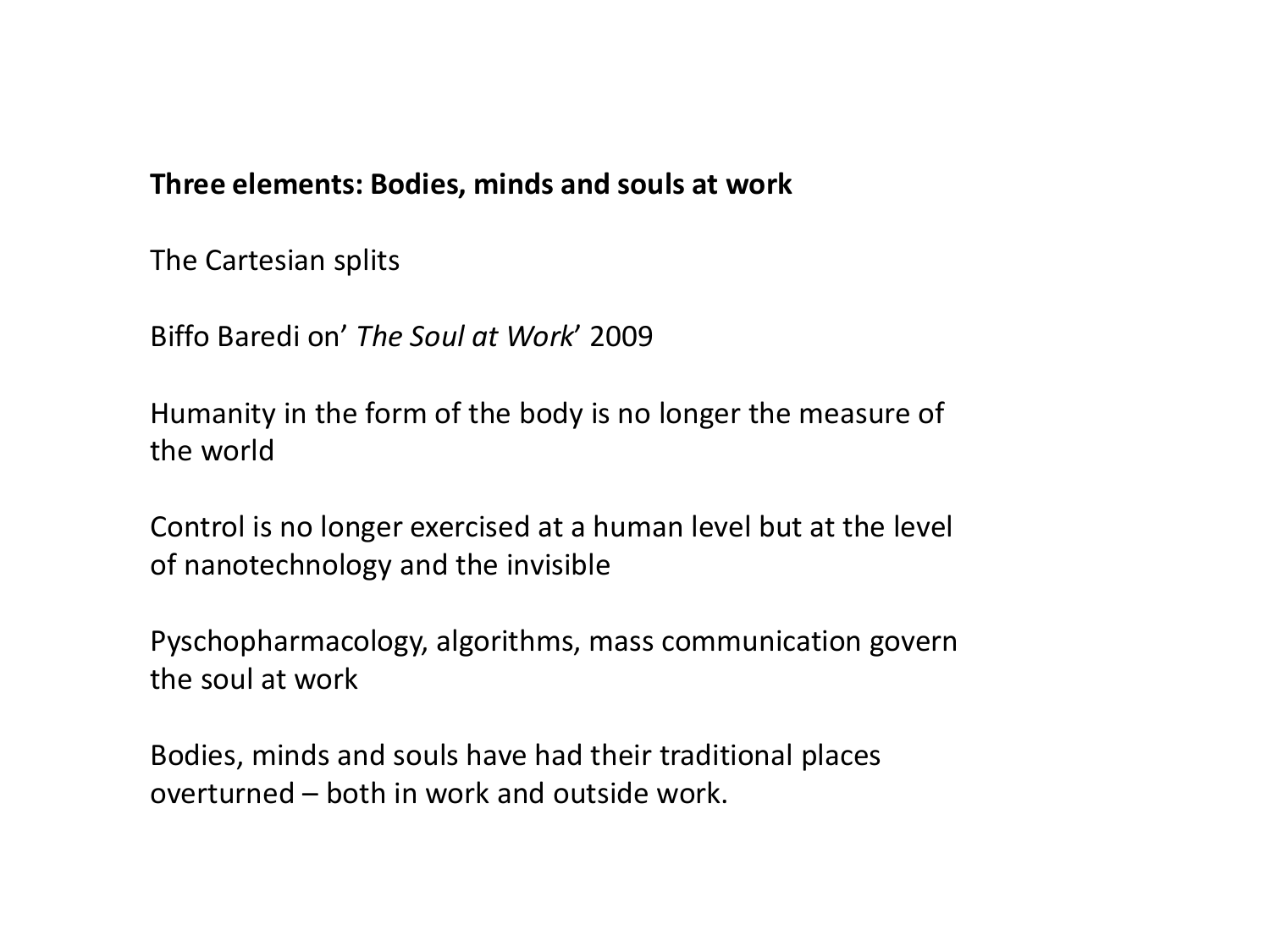|             | <b>Body</b>       | Mind                  | Soul                    |
|-------------|-------------------|-----------------------|-------------------------|
| <b>Body</b> | factory           | clerical white collar | affective labour        |
| Mind        | call centre       | the creative office   | Google                  |
| Soul        | flight attendants | signature architects  | <b>Macmillan nurses</b> |

**Typology of targeting work relationships**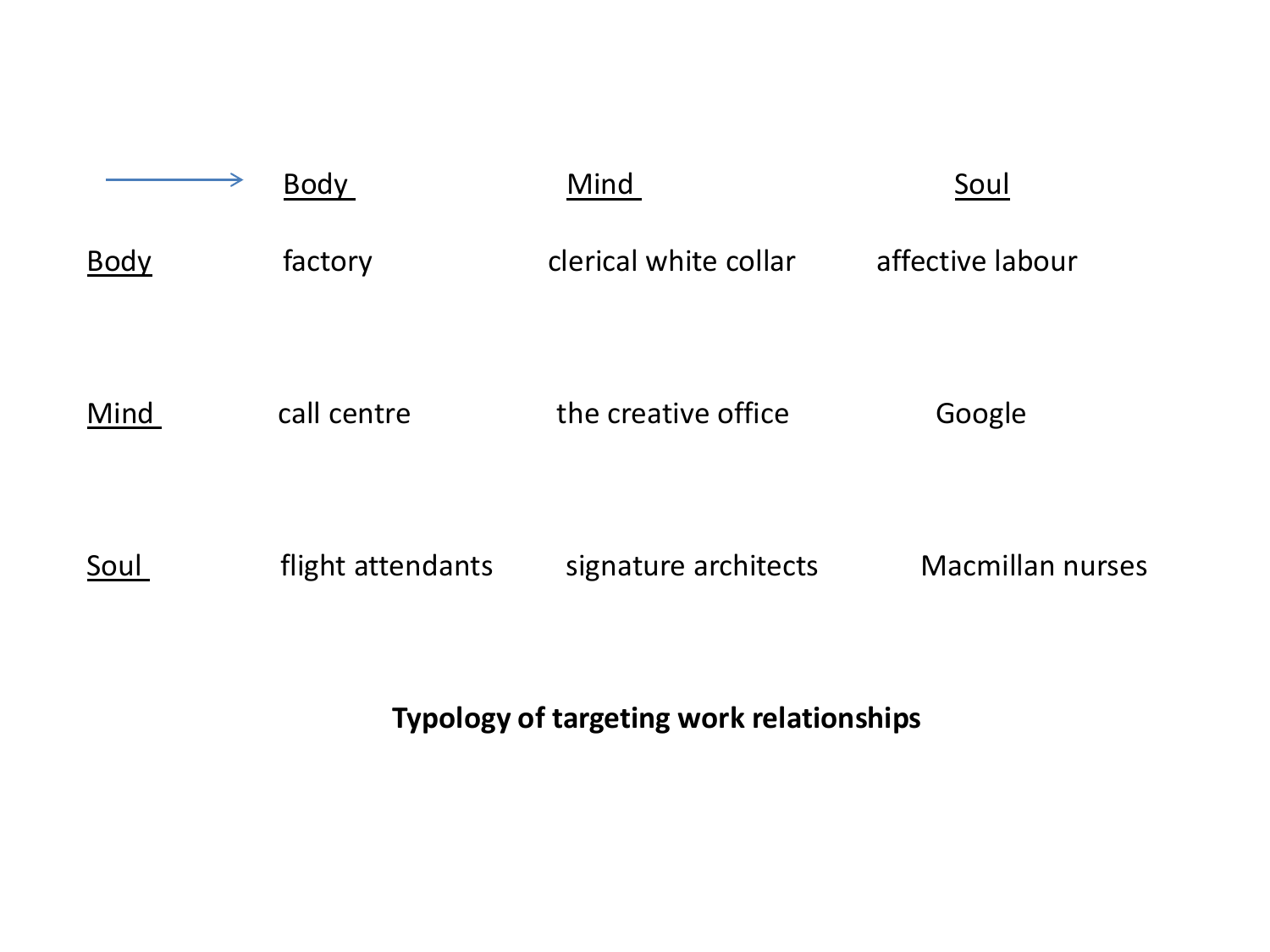## **Models of the body, mind, soul triad in employment**

The centrality of work to identity

*Forms of separation* Body dominant- the factory Mind dominant- the creative office Soul dominant- Macmillan nurses

The intermediate possibilities

Integration - the religious house Rejection – the maximum security prison

Disintegration of the triad – the unemployed precariat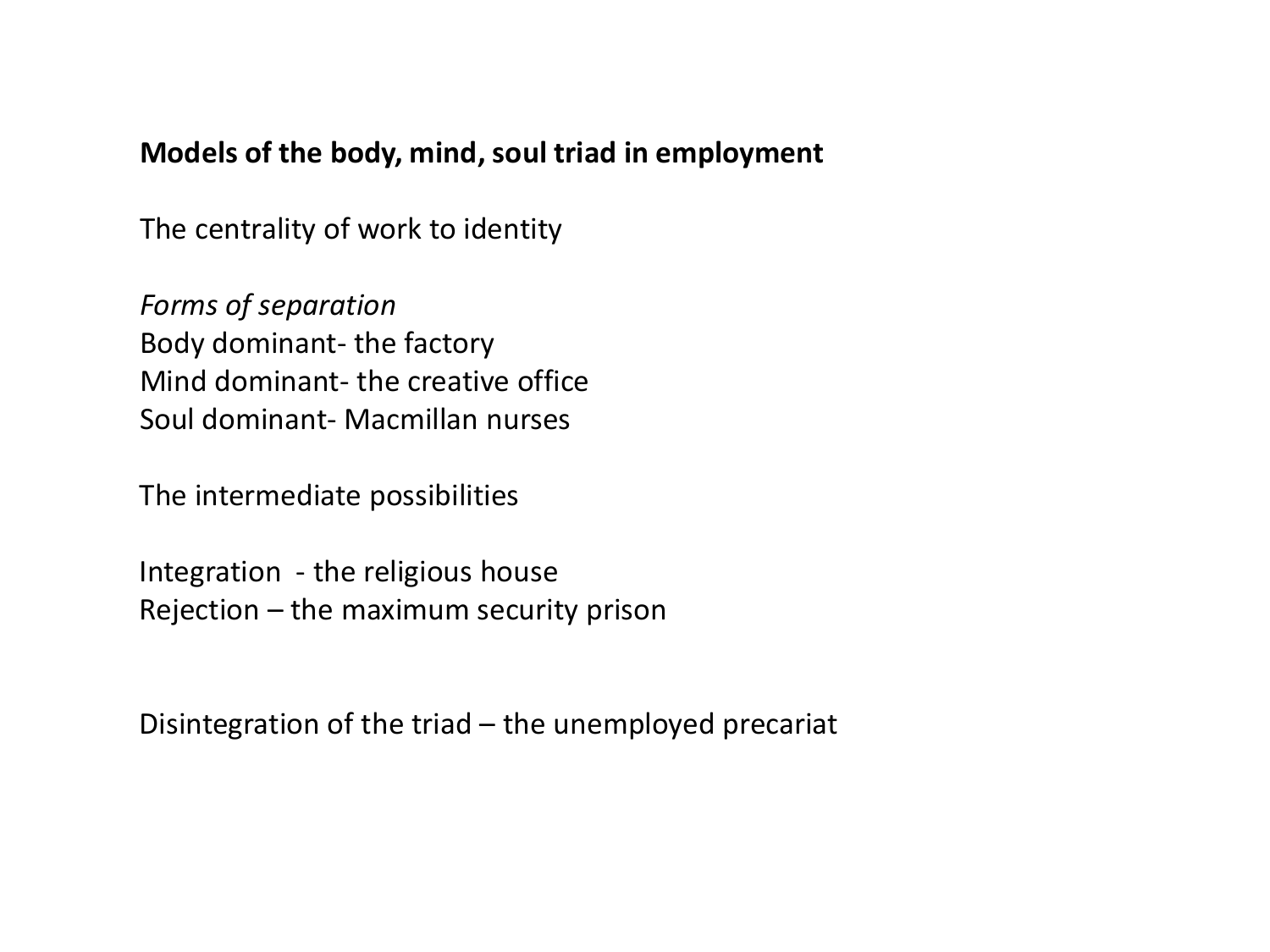**The unemployed precariat and a maximum security prison?**

Options are very limited

Economic activity is highly constrained

Mobility is highly constrained

Many shared values which are anti-authority

The only representatives from the outside who are ever seen are the forces of the state apparatus

A sense of abandonment and isolation

An 'isolated mass'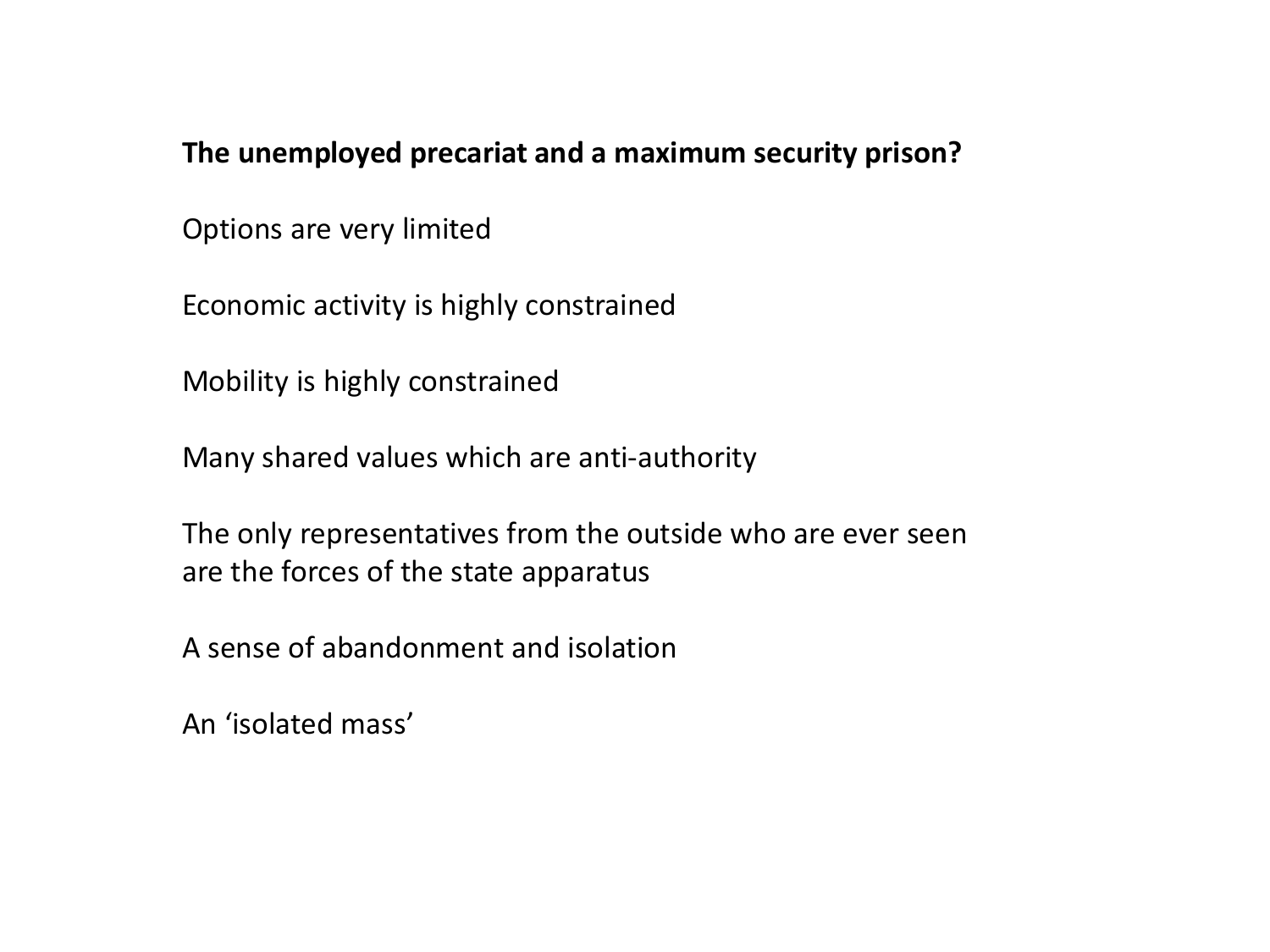#### **The concept of the 'isolated mass"**

Kerr and Siegel 1967- geographical determinism? Fishing villages

How to explain high level of 'militancy' amongst mining communities?

These communities rely on fixed locations above coalfields and are unattractive

This creates one -industry homogenous groups of workers fixed in space

The work is dangerous and accident rates are high. Group norms are strong

They are characterised by collectivism, strong trade unionism and shared cultures

This creates a defensive and often successful position with regard to opposing management initiatives regarding output control via strike behaviour in particular

There is an emphasis on educational achievement and 'male' sports as escape routes from dirt, disease and danger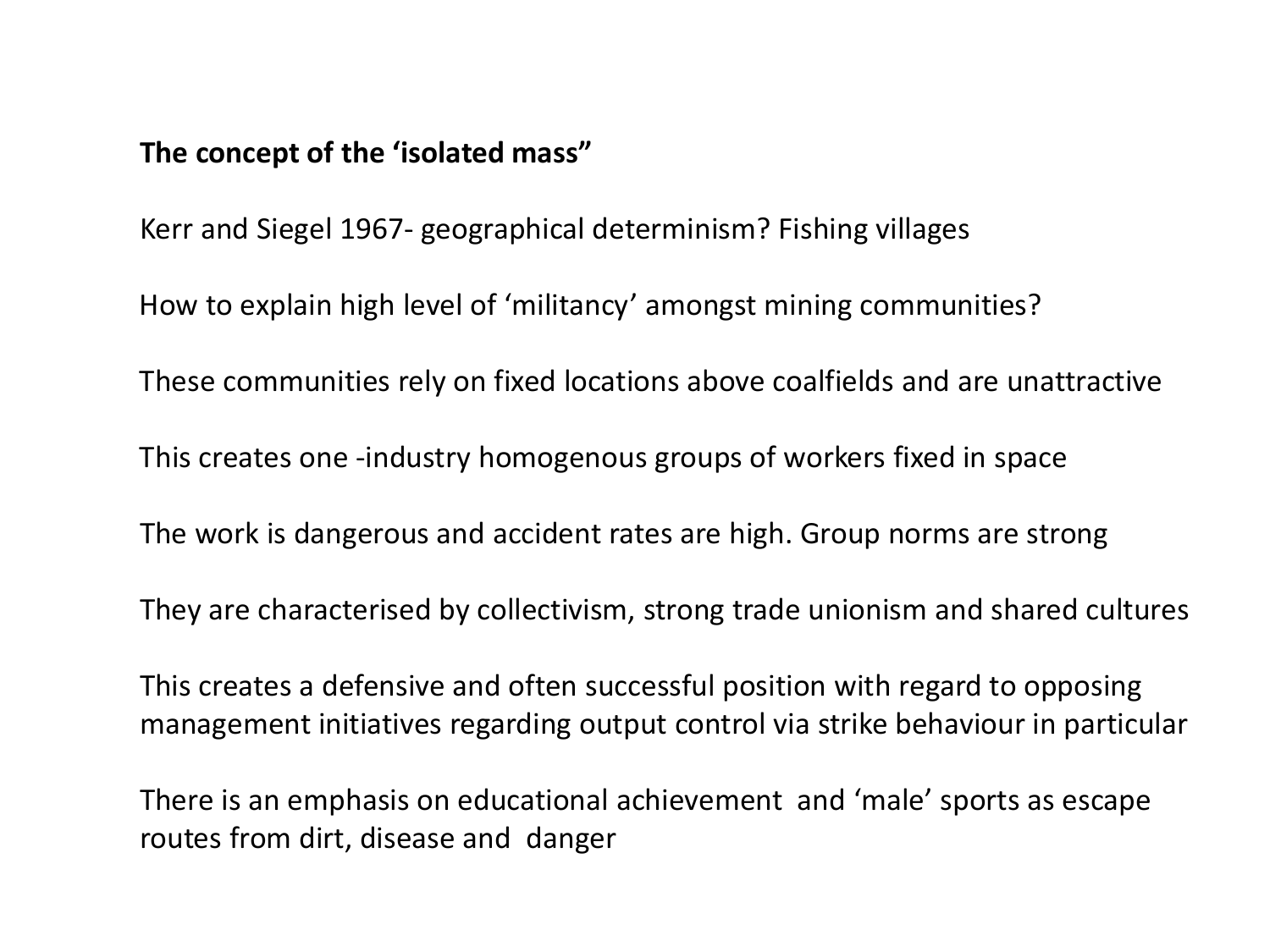## **The concept of the isolated mass (continued)**

Educational achievement often takes the form of regional and national political activism

Coal mining is often a centre of labourist politics

Pit villages formed a 'vanguard' of the labour movement with galas as ceremonial rites for Labour and Socialist supporters

Some 'modernisers' within left wing groups however saw defensive labour militancy as a block to 'progress' with the 'new working class'

The very isolation of the pit village was seen as its worst feature making it dependent upon inward looking anti-managerialist rhetoric

The 'new working class' was produced by the new division of labour which required international thinking in a differentiated way.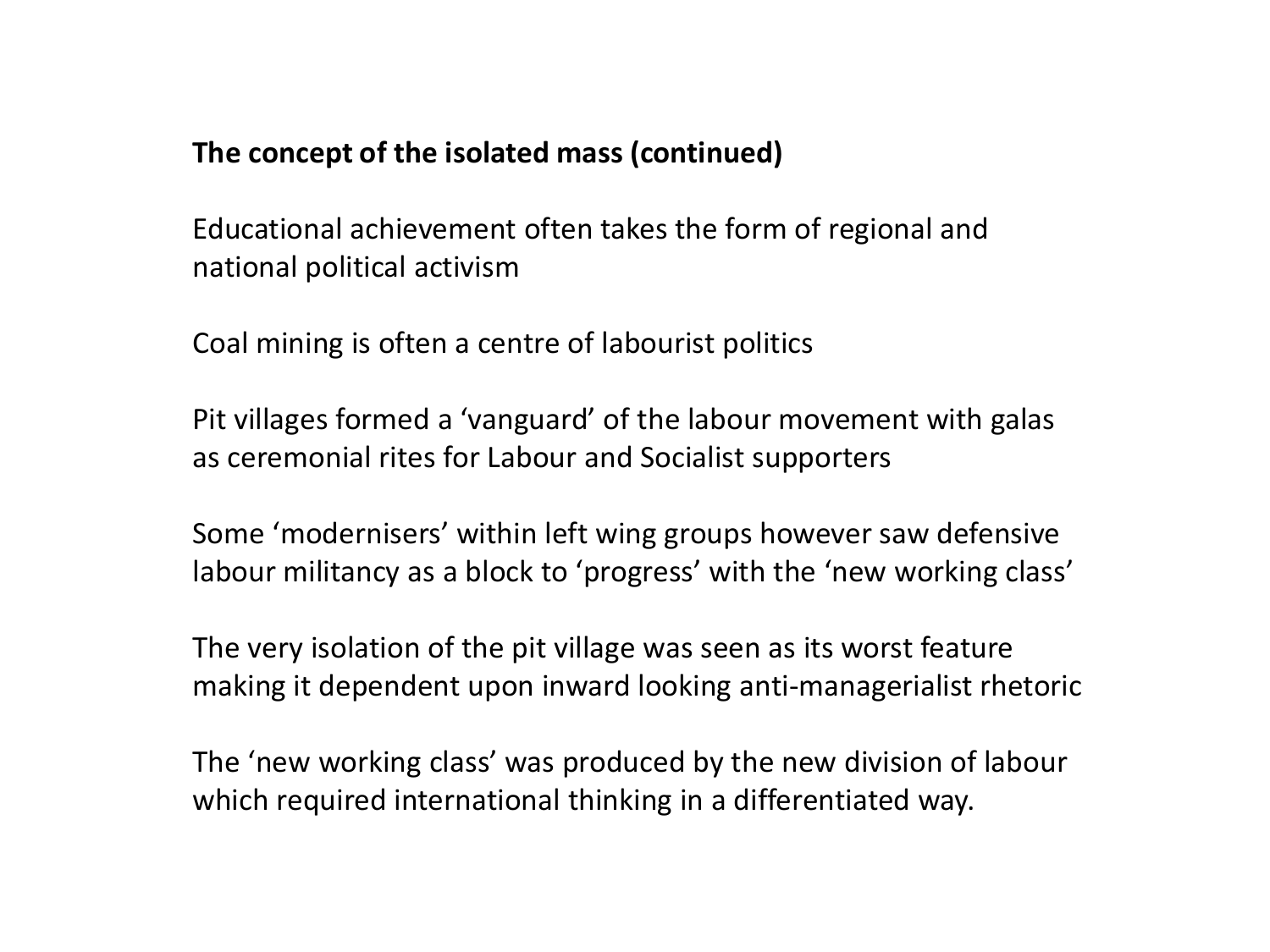#### **The 1970s and 80s**

'Manufacturing the Employee'

From the Right the colliery town was seen as a source of infection with the bacillus of militancy and anti-government prejudices at its very heart.

The 'classist' press saw social inferiors from West Virginia, Wales , Scotland and the North of England having positions of power well above their station. How dare they have tea at Number 10? The demonisation of miners leaders. The rhetoric of those who live underground- troglodytes

From the Left, the insular pit village was a drag on the necessary modernisation of labour. They were not well understood by 'New Labour' after its takeover by the metropolitan upper middle class and their articulation of the 'Third Way'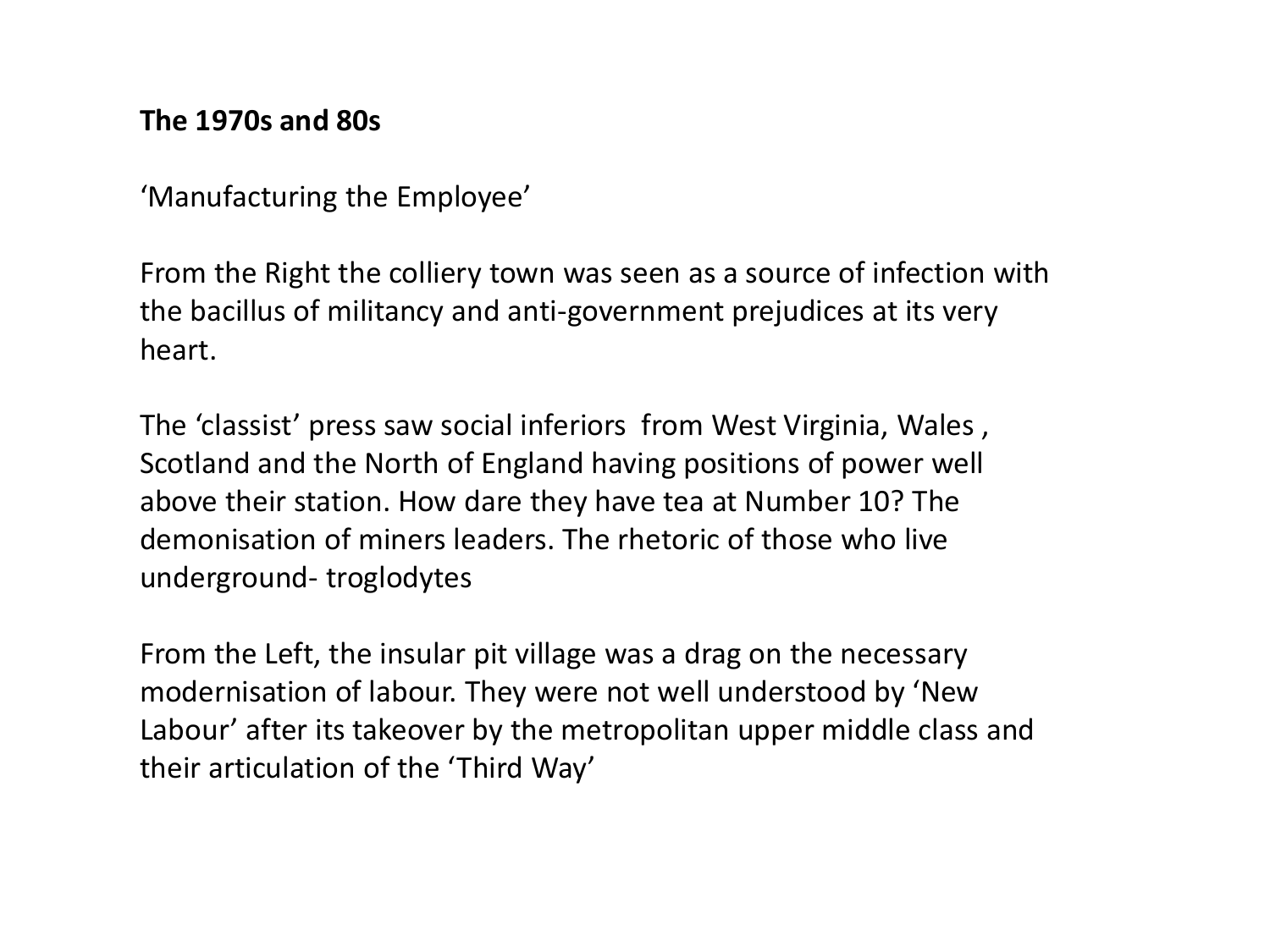#### **Pit closures- trans Atlantically**

The dependence of the pit village upon world markets

The rise of environmental groups re global warming

Cheap and dirty coal from Poland, India, China, Australia

The move to oil and then gas

The circumvention of the power of miners in a strategic industry bottleneck

Thatcher's revenge

The dismantling of old labour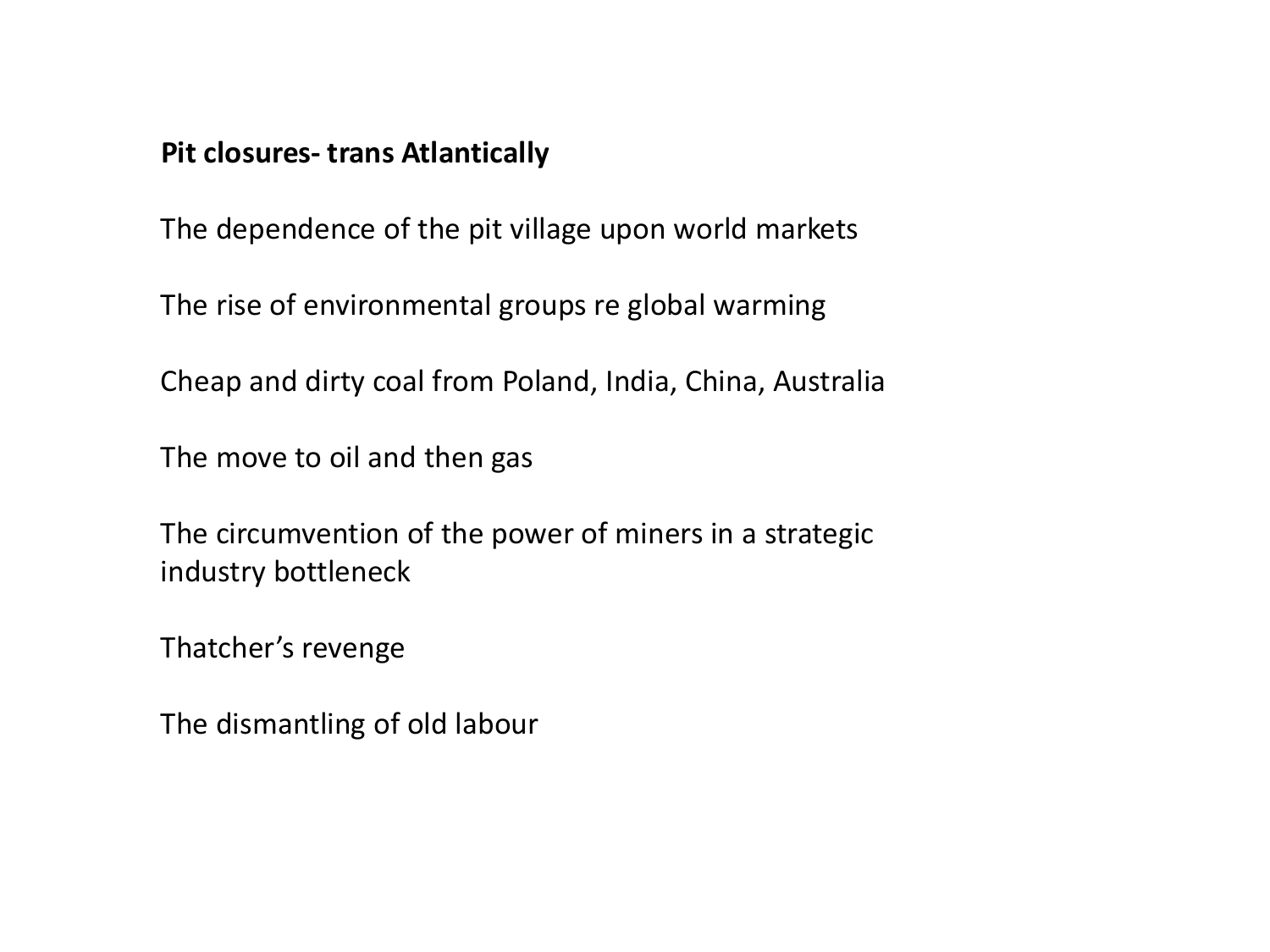# **The effect on pit villages; bodies, minds and souls**

The changes to subjectivity. Manufacturing a new identity

Emasculation of masculine values

'Women's work ' in light industry

Unemployment

Crime, drugs and other escape attempts

The flight of resources outwards

Socio-economic neglect

Life on the edge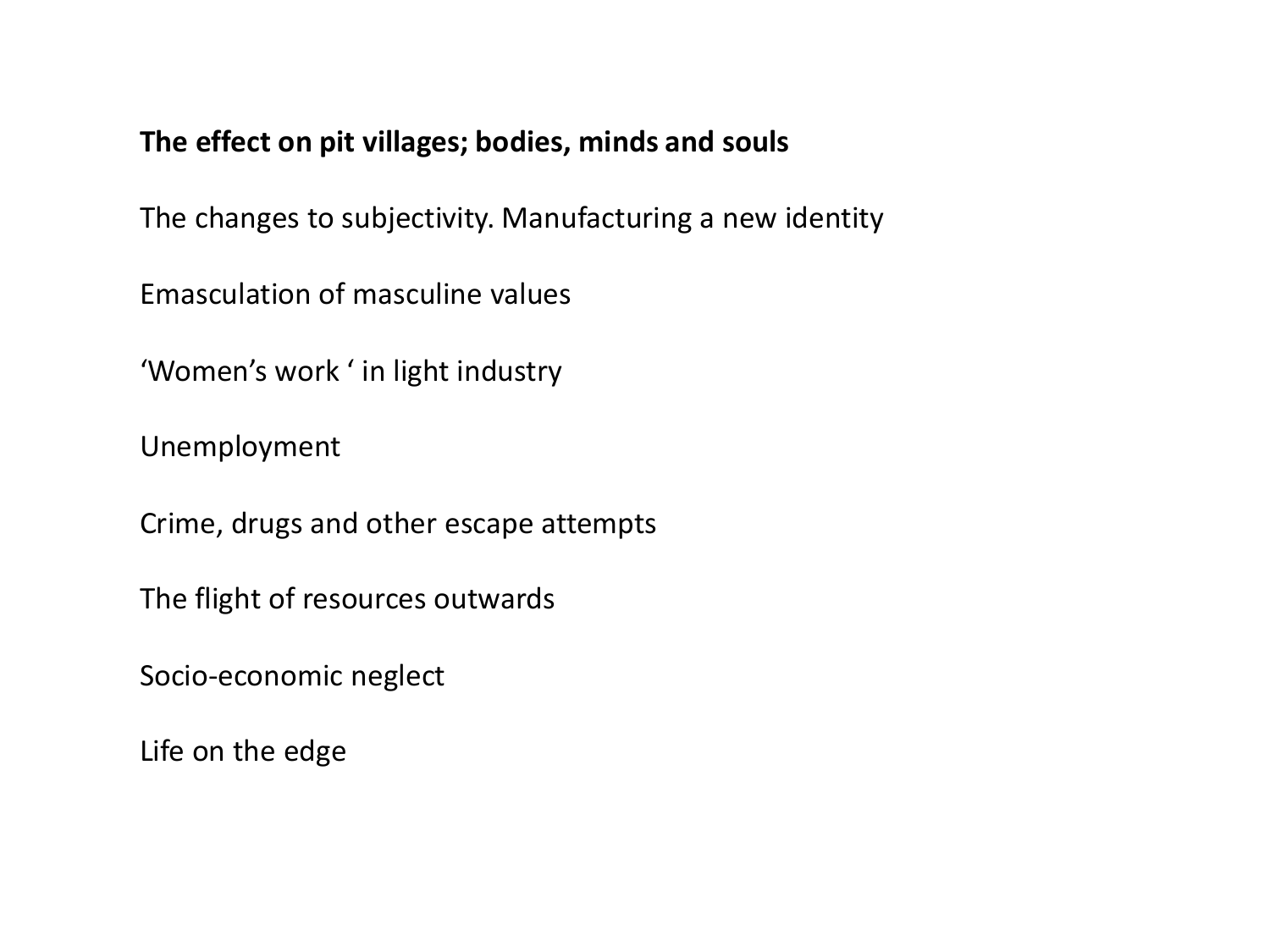## **Colliery Towns today- but not in the West**

In India and China, pit 'villages' have developed and then faced economic uncertainty but are often opencast

Over 4300 small, inefficient coal-mining operations have been earmarked for closure in addition to the 7250 that have been closed in the last 5 years, slashing a further 560 Mt from Chinese production. In total ,1.3 million coal and 500 000 steel jobs will be lost as part of a broader economic restructuring.

January 2015 India: A strike was called by five unions representing some 3.7 million coal workers employed with the state-run Coal India, which has a near monopoly over production. India is opening a coal mine a month in order to double production by 2020. Its goal is to produce [1.5 billion metric tons of coal by 2020](http://uk.reuters.com/article/2015/10/06/us-asia-coal-climatechange-idUKKCN0RZ2G020151006), exceeding U.S. coal production, and becoming the second largest coal producer in the world, after China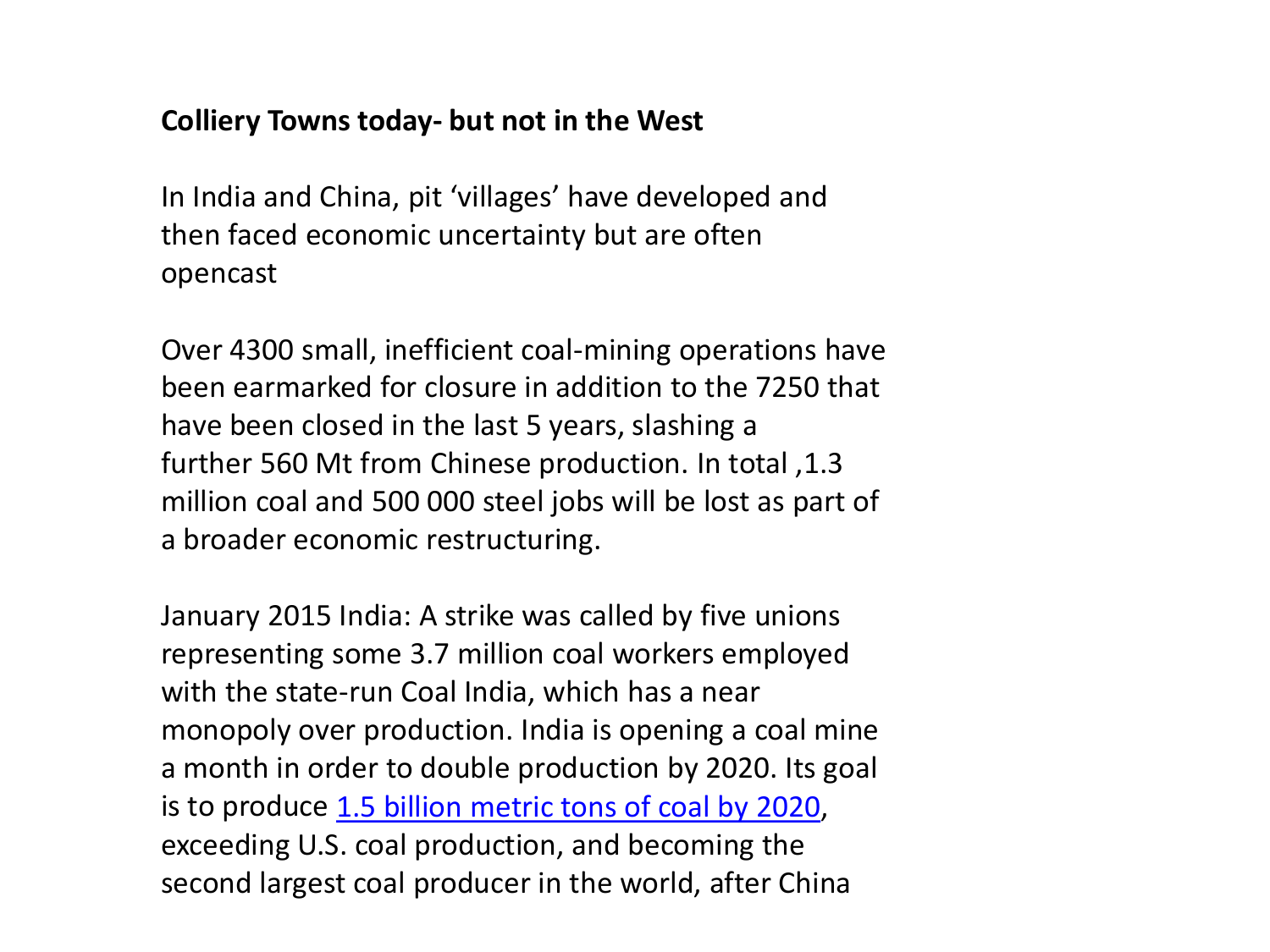# Indian Workforce categories

| Industrial category                                             | Main Workers ('000s) | Percentage (%) |  |  |
|-----------------------------------------------------------------|----------------------|----------------|--|--|
| Total main workers*                                             | 312,972              | 100.0          |  |  |
| Agricultural & allied activities                                | 176,979              | 56.6           |  |  |
| Mining & quarrying                                              | 1,908                | 0.6            |  |  |
| Manufacturing                                                   | 41,848               | 13.4           |  |  |
| Electricity, gas and water supply                               | 1,546                | 0.5            |  |  |
| Construction                                                    | 11,583               | 3.7            |  |  |
| Wholesale, retail trade & repair work, Hotel<br>and restaurants | 29,333               | 9.4            |  |  |
| Transport, storage & communications                             | 12,535               | 4.0            |  |  |
| Financial intermediation, Real estate,<br>business activities   | 6,109                | 2.0            |  |  |
| Other services                                                  | 31,131               | 10.0           |  |  |
| Source: Industrial classification data based on sample.         |                      |                |  |  |

Agriculture sector employs largest number of workers : out of 313 million main workers, 166 million (56.6%) are engaged in 'Agricultural and allied activities'.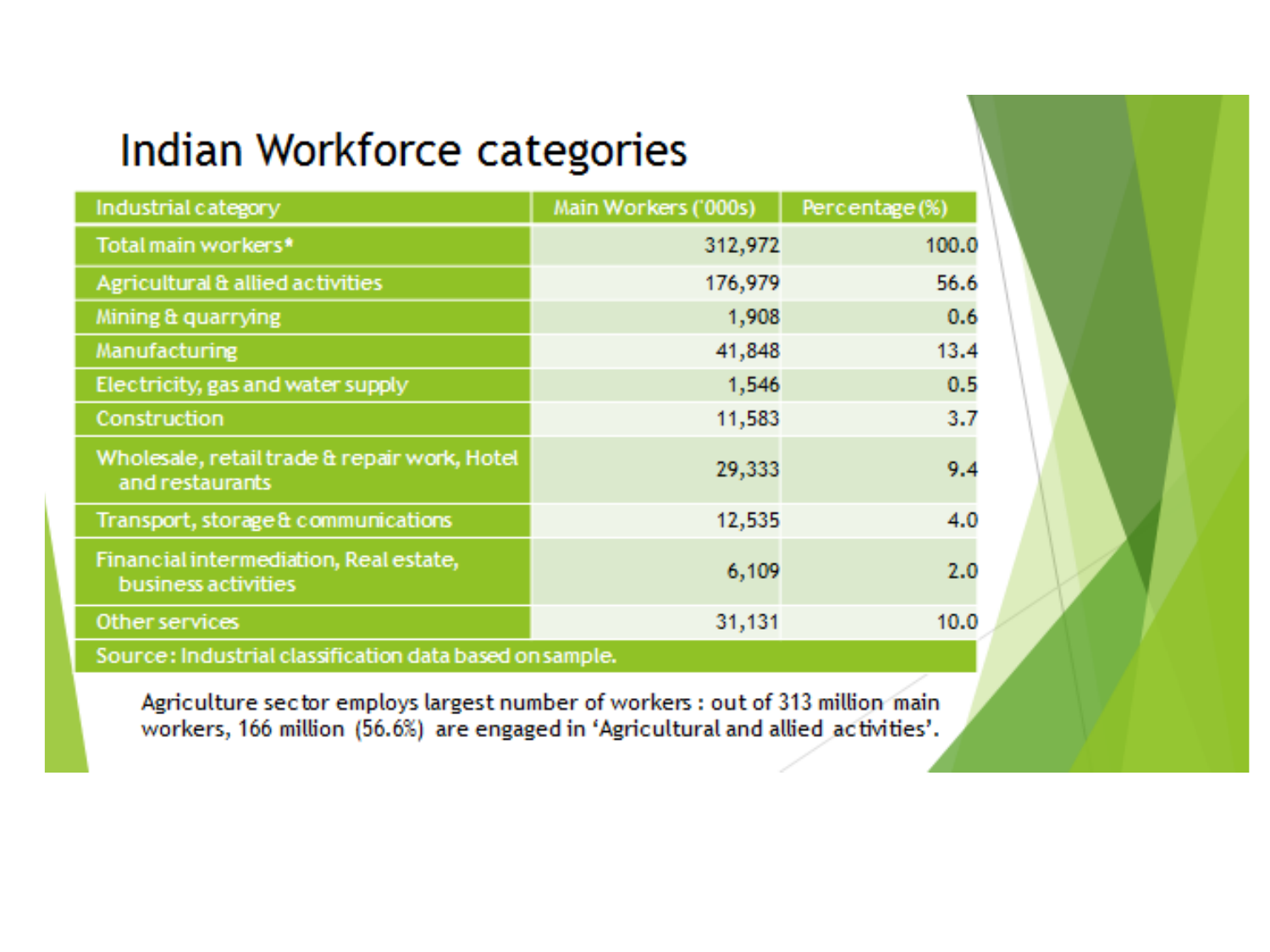"Peak coal production in the United States occurred in 2006. In 2014, coal production was 14 percent lower [than that peak. Similarly, peak coal consumption in th](http://www.eia.gov/totalenergy/data/monthly/pdf/sec6_3.pdf)e United States occurred in 2007 and has fallen 19 percent since then due to competition from low cost natural gas and **onerous regulations from President Obama's Environmental Protection Agency**. As India is opening up new coal mines, coal mines in the United States have closed and thousands of coal miners have become unemployed in the coal producing states of West Virginia, Kentucky, Colorado, Indiana and Utah. According to data from the Mine Safety and Health Administration (MSHA), the number of operating coal [mines in the United States fell to 1,701 in 2013, from](https://www.wsws.org/en/articles/2015/01/13/coal-j13.html) 1,944 in 2010—a drop of 13 percent"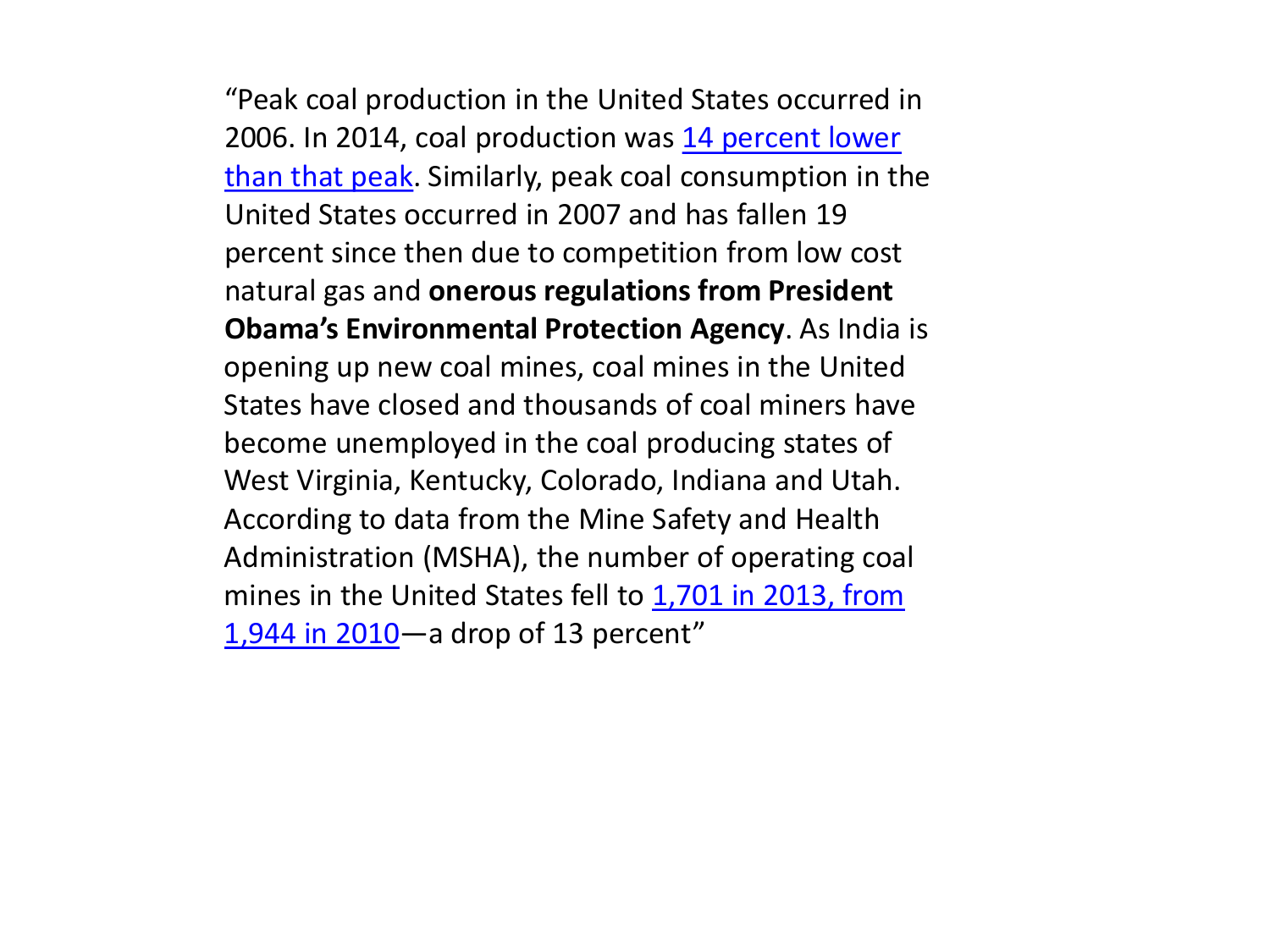Precariousness at work Coal mining Precariousness without work

unpredictability economic deprivation insecurity crises in identity marginalisation reduction in life chances

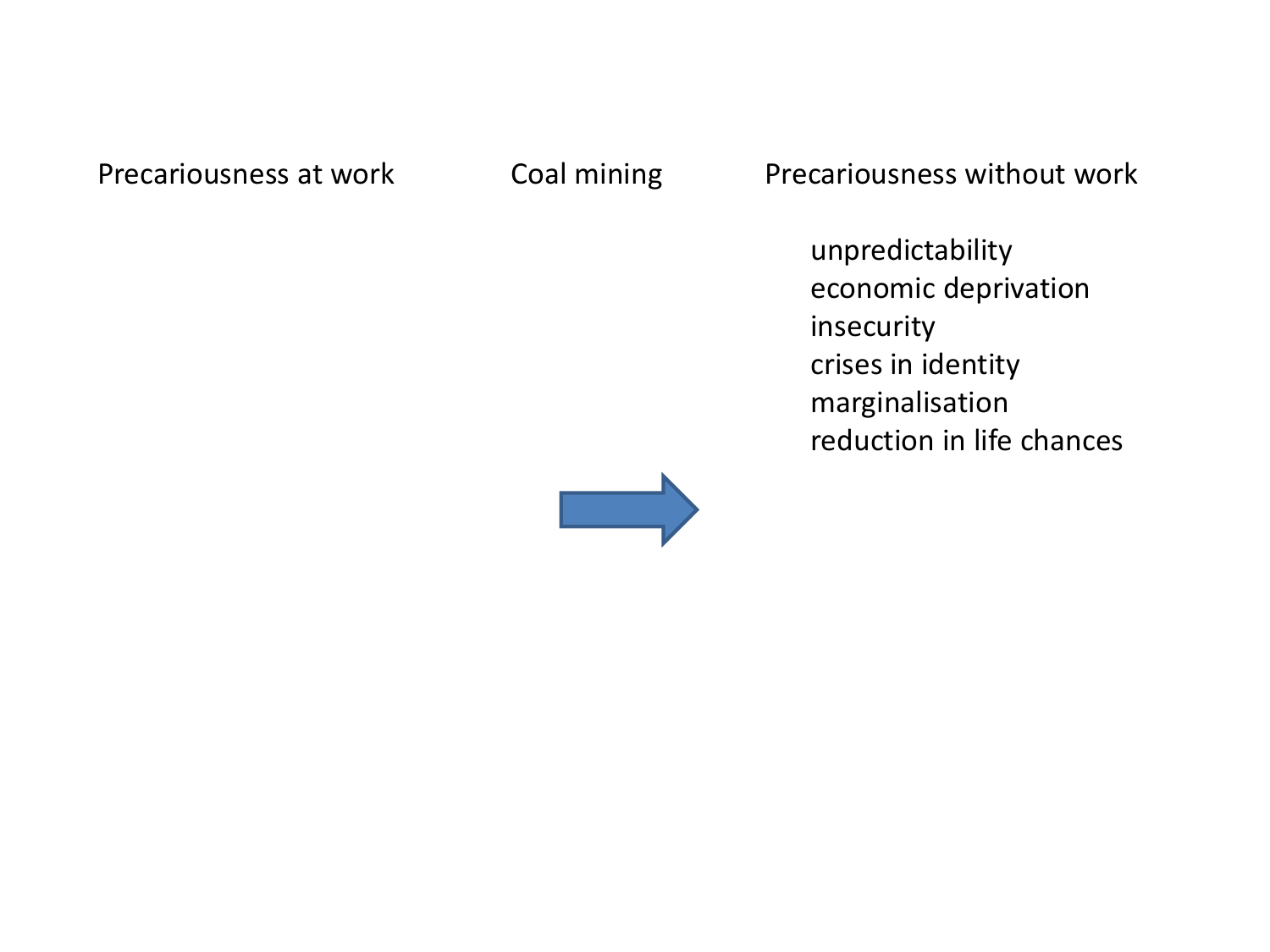#### **Conclusions**

Coal has not disappeared from the world economy and so the same forces are at work outside the west. Moreover, Trump has claimed he will revive the US coal industry. What politicoeconomic role will pit villages play this century?

Mining villages in the UK, Belgium and France (inter alia) however, are places of the precariat.

The pit village has had a history of danger, dirt, destruction and dire living conditions. It still does -but elsewhere in the world's political economy. These produce very specific conditions for an isolated mass with class motivations and access to resistance.

There are complex relations within these isolated masses with different inter-twinings of the body, mind, soul found in the population. It was certainly **never** homogenous.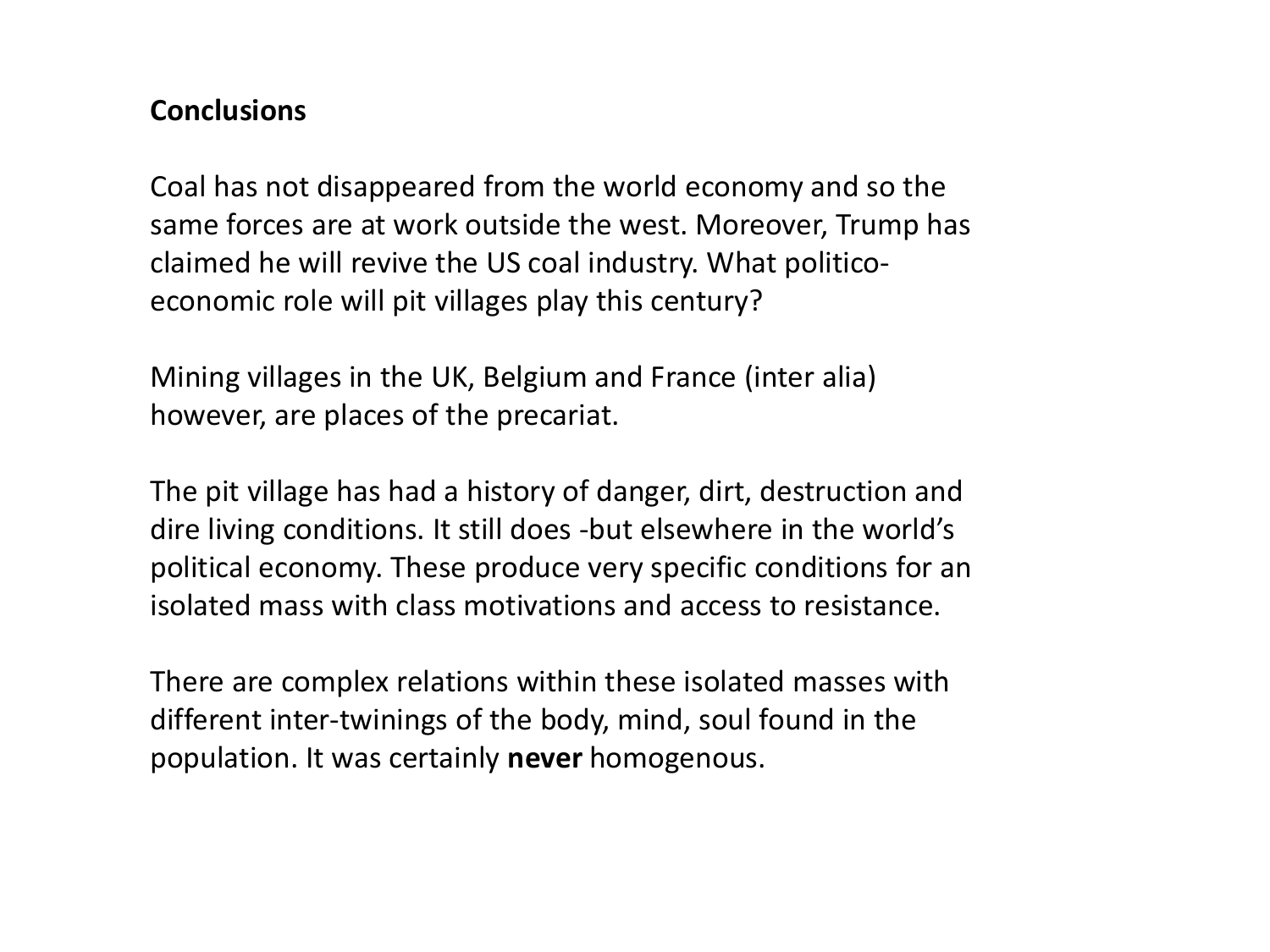| Body              | Mind<br>for Management           | Soul         |
|-------------------|----------------------------------|--------------|
| The able body     | Educated to a technical standard | Methodism    |
|                   | for the worker                   |              |
| The disabled body | Food for thought through art     | the CIU Club |

**An oppositional pattern**